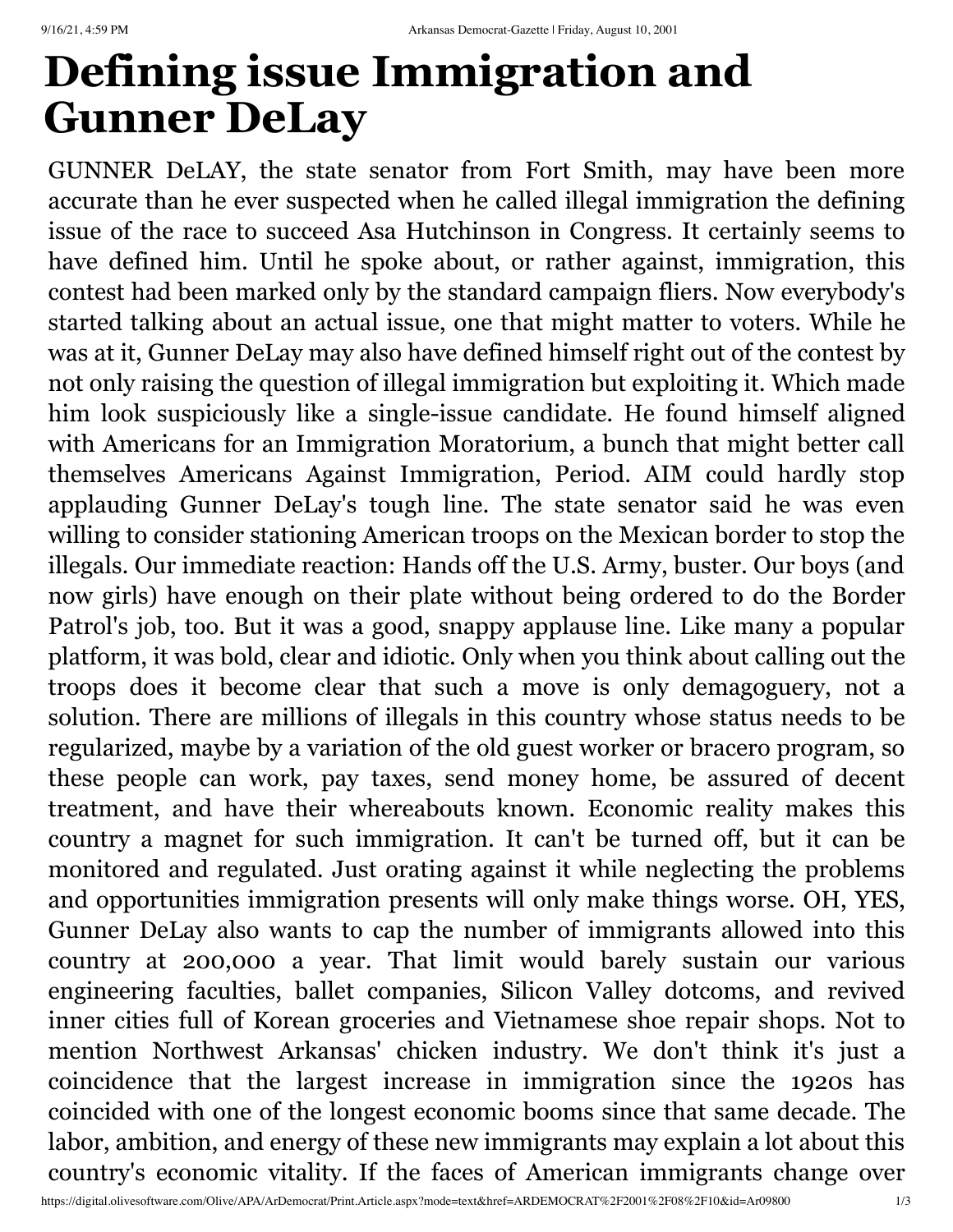time, their importance in this country's economy doesn't. And neither, alas, do the fears they stir--from the anti-Irish sentiments of the 19th Century to the current ugly talk about Hispanic immigrants. His scare talk may have endeared Gunner DeLay to the folks from AIM, but he was left in the awkward position of having to defend its embarrassing support for him. He went to some trouble to emphasize that the group hadn't officially endorsed him. And to justify his bringing up the subject of immigration, he even revealed some poll numbers- something politicians rarely do--which indicate that illegal immigration is a source of concern to most Republican voters in the district. Well, who isn't concerned about it? But concern is no excuse for rabble-rousing. Ol' Gunner's approach to immigration, with ax in hand and infantry, artillery and armor at the ready along the Rio Grande, brought to mind H.

L. Mencken's classic prescription for how to run an editorial campaign in the yellow press. Just substitute voters for readers, and you've got a fairly accurate summation of how to run a scare campaign for Congress: At bottom the business is quite simple: First scare the voter--and then reassure him. First get him into a panic with a bugaboo--and then go to the rescue, gallantly and uproariously, with a stuffed club to lay it. First fake him--and then fake him again. This, in substance is the whole theory and practice of the art

. it is the business of snouting out new and startling horrors, atrocities, impending calamities, tyrannies, villainies, enormities, mortal perils, jeopardies, outrages, catastrophes--first snouting out and exhibiting them, and then magnificently circumventing and disposing of them. The first part is very easy. It is almost unheard of for the mob to disbelieve in a new bugaboo. Immediately the hideous form is unveiled it begins to quake and cry out: the reservoir of its primary fears is always ready to run over. And the second part is not much more difficult. The one thing demanded of the remedy is that it be simple, more or less familiar, easy to comprehend--that is, that it make no draft upon the higher cerebral centers

. And what could be simpler than calling for troops and demanding that the gates be shut on this latest, awful danger: Immigrants! It is particularly bemusing to watch so many people descended from immigrants rush to the ramparts to fend off this looming enemy, namely themselves a few generations back. Gunner DeLay's approach to this question puts him at odds with two leaders of this state's Republicans: Asa Hutchinson and Mike Huckabee. Both have counseled